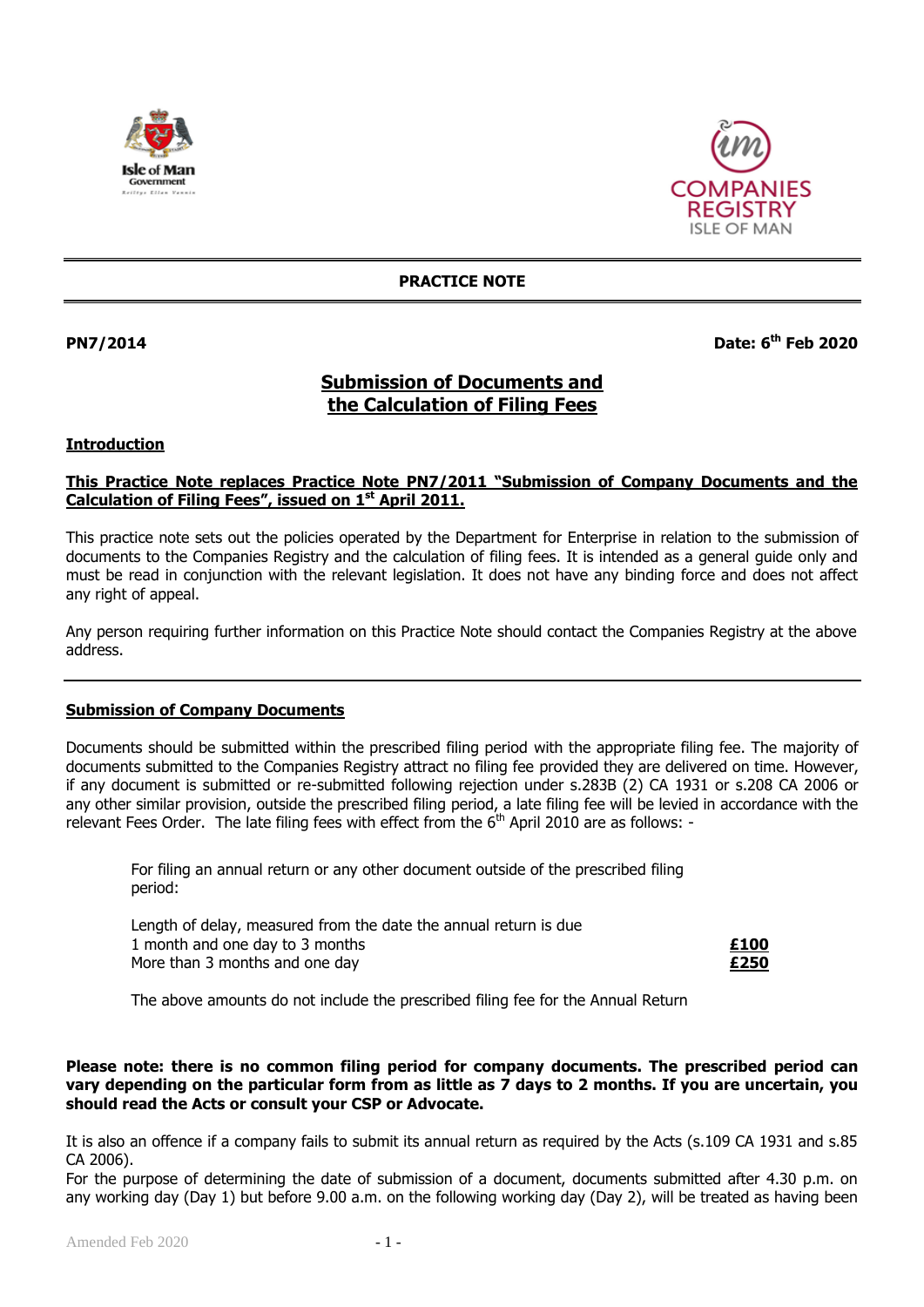submitted on Day 1. For the avoidance of doubt, documents submitted before 9.00 a.m. on the day immediately following a weekend or Bank Holiday will be treated as having been submitted on the last working day prior to the weekend or Bank Holiday.

Section 283B (1) of the Companies Act 1931 and section 208 of the Companies Act 2006 state that a document is not properly "submitted" until it has been accepted for registration. Accordingly, if a document is submitted to the Companies Registry and subsequently rejected under provisions with in the respective acts, the document shall not be considered to have been submitted at all and will, if resubmitted outside the prescribed period for submission, be subject to the appropriate (late) filing fee, or other sanction. The Companies Registry will take into account the time it took to process and return the document when determining the late filing fee.

## **In order to determine the appropriate filing fee the following example may assist.**

The annual return form, form 9N, form 4, a special resolution, form 10 and form 45 should all be submitted within 1 month of the change. The following example should work for any of these documents where the filing period is 1 month.

e.g. the change / return date is 12/01/2014

If the time limit is 1 month and the document is filed between

## 12/01/2014 to 12/02/2014 – no late fee

# **If the document is submitted on or after the 13th February, late fees then accrue**

1 month and one day to 3 months if filed between

13/02/2014 to 13/05/2014 - £100

More than 3 months and one day

14/05/2014 onwards - £250

# **(Don't forget to add the annual return fee if appropriate?)**

#### **Exclusions**

- 1. Documents returned under s.283B (3) requesting further documents or information will not attract late filing penalties unless they are subsequently rejected under s.283B (2) and resubmitted outside the prescribed filing period.
- 2 There are specific provisions for late submission of a prospectus (s.38 (3) CA 1931) and the registration of a charge (s.79 (1) & (3) and s.85 CA 1931).

# **FURTHER INFORMATION**

Our staff will willingly answer general queries by telephone or e-mail but cannot give legal advice. If you require such advice you should consult an Advocate. The telephone number for the Companies Registry is: 01624 689389 and the e-mail address is: [companies@gov.im](mailto:companies.registry@gov.im)

Statutory forms and practice notes are available free of charge from the website: <https://www.gov.im/categories/business-and-industries/companies-registry/>